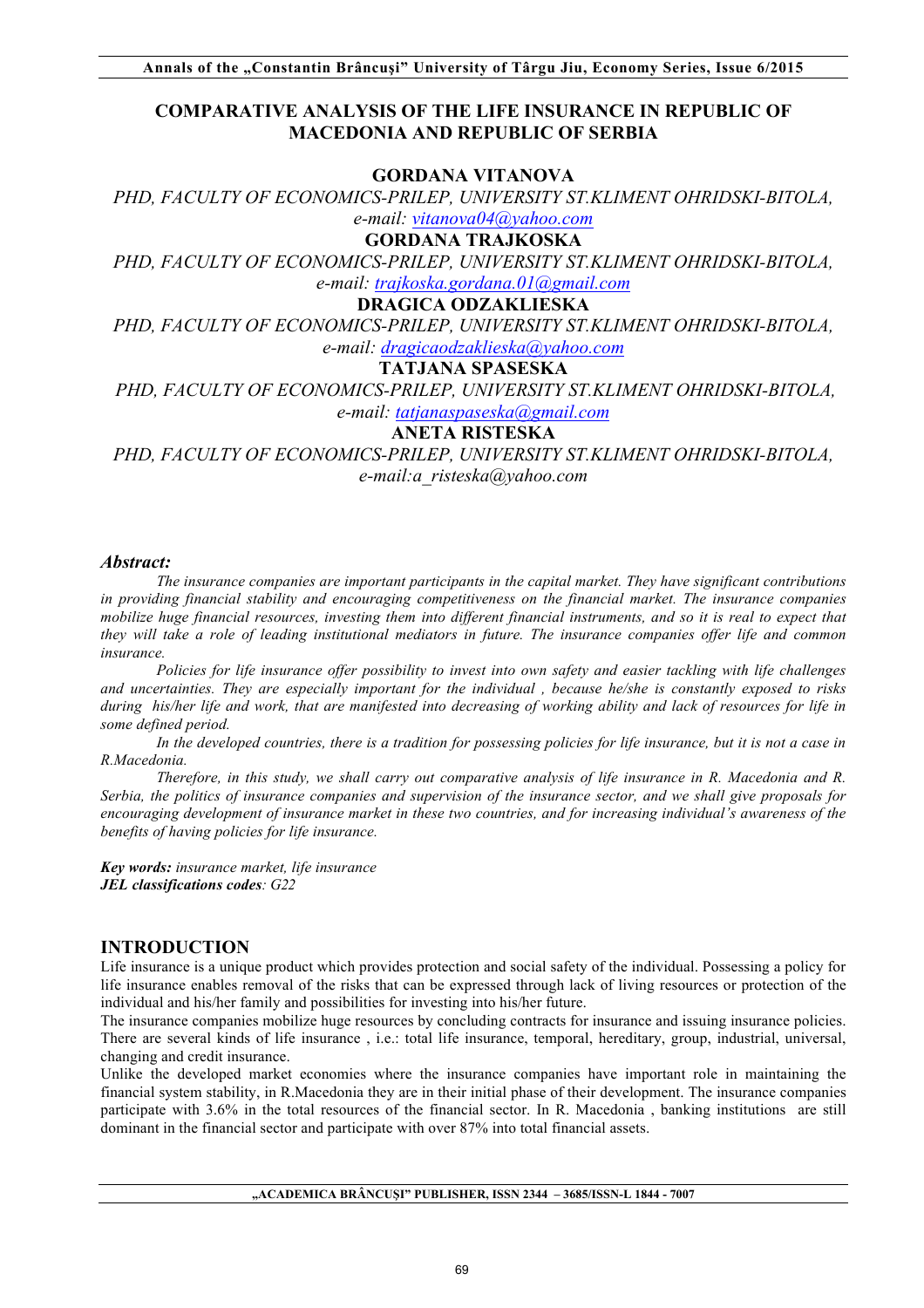Due to this situation, the danger of pouring of risks from the insurance sector into other sectors is very low, but here, we can note the importance of the banking system stability for the stability of the insurance sector, because the insurance companies keep one third of their assets in the form of banks deposits.

# **LITERATURE REVIEW**

Insurance has become a significant economic force in most industrialized countries. Employers buy insurance to cover their employees against work-related injuries and health problems.

Life insurance companies take savings in the form of premiums; invest these funds in stocks, bonds, real estate and mortgages; and finally make payments to the beneficiaries of the insured parties. In recent years, life insurance companies have also offered a variety of tax-deferred savings plans designed to provide benefits to the participants when they retire [1].

Many insurance companies offer policies that provide retirement benefits as well as life insurance. In this case, the premium combines the cost of life insurance with a saving program [2]. The broad categories of life insurance products are term, whole life and universal life.[3]

The simplest form of life insurance is the *term insurance policy,* which pays out if the insured dies while the policy is in force. This form of policy contains no saving element. Once the policy period expires, there are no residual benefits. Since term life insurance does not carry a saving feature, it generally has a lower premium than whole life coverage.

*A whole life insurance* pays a death benefit if the policyholder dies. Whole life policies usually require the insured to pay a level premium for the duration of the policy. In the beginning, the insured pays more than if a term policy had been purchased. This overpayment accumulates as a cash value that can be borrowed by the insured at reasonable rates. Survivorship benefits also contribute to the accumulated cash values. When members of the insured pool die, any remaining cash values are divided among the survivors. If the policyholder lives until the policy matures, it can be surrendered for its cash value [4].

*Universal life policies* combine the benefits of the term policy with those of the whole life policy. The major benefit of the universal life policy is that the cash value accumulates at a much higher rate [2].

The importance of life insurance companies as part of the financial sector has significantly increased over the past decades, both as provider of important financial services to consumers and as a major investor in the capital market. Beck and Webb [12] use a greatly expanded data set on life insurance consumption to examine the determinants of the demand and supply of life insurance products across countries and over time.

### **1. Comparative analysis of the insurance market in Republic of Macedonia and Republic of Serbia**

The insurance market in R.Macedonia is composed of the Agency for insurance supervision, national bureau for insurance and 15 insurance companies , of which 4 companies deal with life insurance and 11 with non-life insurance and one bank makes bank insurance.

The Agency for insurance supervision is independent and regulatory body in the insurance market. It has a task to contribute for effective functioning of the insurance market for its continuous development, and for protection of the insurees' rights and interests.

The national bureau for insurance represents the insurance companies in R. Macedonia within the international organizations and insurance institutions. This institute issues international green cards for the members' needs, keeps statistical record and makes statistical processing of data of the insurance companies and keeps central system for recording policies and damages of vehicles use.

The insurance companies are predominantly owned by foreign legal entities, i.e. 11 insurance companies are part of the insurance groups located in the EU member states, and 1 company is totally owned by domestic investors.

Development degree of the insurance market is determined by the following indicators: penetration, the insurance representation and participation of the insurance premiums into total insurance premium. The insurance penetration is the insurance premiums participation into the GDP of the country. Contrary to the developed European countries, where penetration is 8%, in R. Macedonia this percentage is very low and at the end of 2014 it is 1.45%. The insurance representation expresses the relation between the insurance premium and number of inhabitants in the country. In R. Macedonia the density degree is 3 694 denars per capita , that is on a level of medium groups of countries in the region. The premium for life insurance participation into the total realized premium for different kinds of insurance is 50% in the developed countries, in the neighbouring countries it is 29%, while in our country it is 8,50%. [5]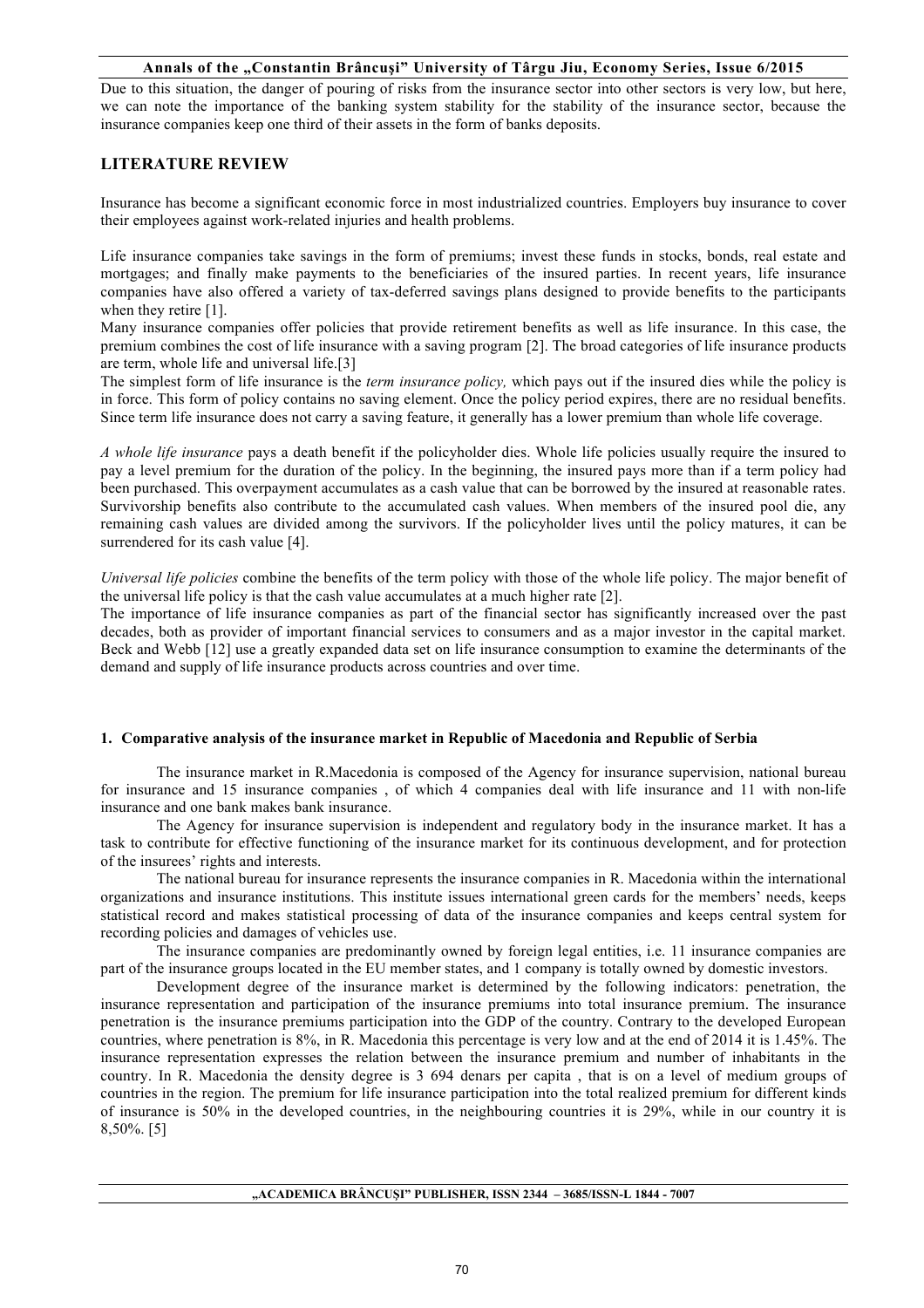The insurance market in R. Macedonia is characterized by moderately competitive market. Herfindahl index (participation of each company into the total assets of the insurance sector) at the end of 2014 is 877,88. As per the analysis by kinds of insurance, there is high concentration within life insurance, mainly due to the small number of companies in this segment. With these companies, Herfindahl index measured as per GPP (Bru) in 2014, is 3.740,38.

The Herfindahl index movement and the penetration indicators measured as per GPP, can be seen in the following table[6]:

| policed<br>Gross | 2014       | 2014   | 2013       | 2013   |
|------------------|------------|--------|------------|--------|
| premium (GPP)    |            |        |            |        |
|                  | Herfindahl | CR5    | Herfindahl | CR5    |
| Total sector     | 877,88     | 53,47% | 891,77     | 54,39% |
| Non-life         | 1.059,51   | 60,51% | 1.055,77   | 60,53% |
| Life             | 3.740,38   | 100%   | 3.818,39   | 100%   |

| Table No 1: The Herfindahl index movement and the penetration indicators measured as per GPP |  |
|----------------------------------------------------------------------------------------------|--|
|----------------------------------------------------------------------------------------------|--|

Source: Annual report on the situation and movement of the insurance market in Republic Macedonia, Agency for insurance supervision, p.8

The Herfindahl index movement and penetration indicators measured as per the insurance companies assets , are given in the following table [6]:

| Table No 2: The Herfindahl index movement and penetration indicators measured as per the insurance |
|----------------------------------------------------------------------------------------------------|
| companies assets                                                                                   |

| policed<br>Gross | 2014       | 2014            | 2013       | 2013   |  |  |  |
|------------------|------------|-----------------|------------|--------|--|--|--|
| premium (GPP)    |            |                 |            |        |  |  |  |
|                  | Herfindahl | CR <sub>5</sub> | Herfindahl | CR5    |  |  |  |
| Total sector     | 866,35     | 54,38%          | 869.25     | 52,95% |  |  |  |
| Non-life         | 1.150,31   | 66.68%          | 1.151.24   | 65,47% |  |  |  |
| Life             | 3.237,96   | $100\%$         | 3.177.59   | 100%   |  |  |  |

Source: Agency for insurance supervision, Annual report on the situation and movement of the insurance market in RM, p.8

In the group for life insurance , two companies have dominant participation, i.e.: Croatia life with 43,31% (2013 -43,38%) and Grave with 43,83% ( in 2013-43,02%).

In 2014, gross policed premium amounting to 7.630.733 thousand denars was realized , of which 6.742.404 thousand refer to non-life, while 888,329 thousand to life insurance, i.e.non-life insurance participates with 88,36% in the total policed premium, while the life one with 11,64%. It can be concluded that most of the insurance premiums are results of the law obligation of the people in R.Macedonia , which is a chracteristic of the undeveloped insurance market. Such a low participation of the life insurance , which in EU countries is 60%, is one more indicator for weak development of the life insurance market.

The financial sector in R. Serbia is bank-oriented , i.e. the banks participate with 92% in the total financial assets, while the insurance market in R.Serbia is on the second place, i.e. it participates with 5,2%.

In R. Serbia , 25 insurance companies work, of which 21 companies deal with insurance, and 4 with reinsurance.From the insurance companies dealing with insurance, 6 deal only with life insurance, 9 only with non-life insurance, and 6 with both life and non-life insurance. From the proprietary capital structure point of view, 19 are with dominant foreign property, while 6 are of domestic property.

Besides the insurance companies in the insurance market in R.Serbia, 19 bank that have got an authorization for performing works for representing in insurance, work too, then 95 legal entities ( companies for mediation in insurance and companies for representing in insurance), 111 agents in insurance ( natural persons-mediators), while 15.287 natural persons have got an authorization for performing works for representing into insurance.[10] According to the provisions of the insurance law and the law for NRS, the supervision of the insurance market in Serbia is made by the National bank of Serbia. Primary aim of the National bank of Serbia is establishing of financially safe and stabile insurance market, in order to protect the insurance holders' interests, where special attention is paid to control of working, way of risks managing and assessment of the risk to which insurance companies are exposed.

As for the penetration, as one of the main indicators for development degree of the insurance market, in R. Serbia it is less than 1,7% of GDP.

As per the participation in the total premium, the insurance market concentration measured by the Herfindahl index, was 1.124 in 2014 (1.112 in 2013).

#### **"ACADEMICA BRÂNCUŞI" PUBLISHER, ISSN 2344 – 3685/ISSN-L 1844 - 7007**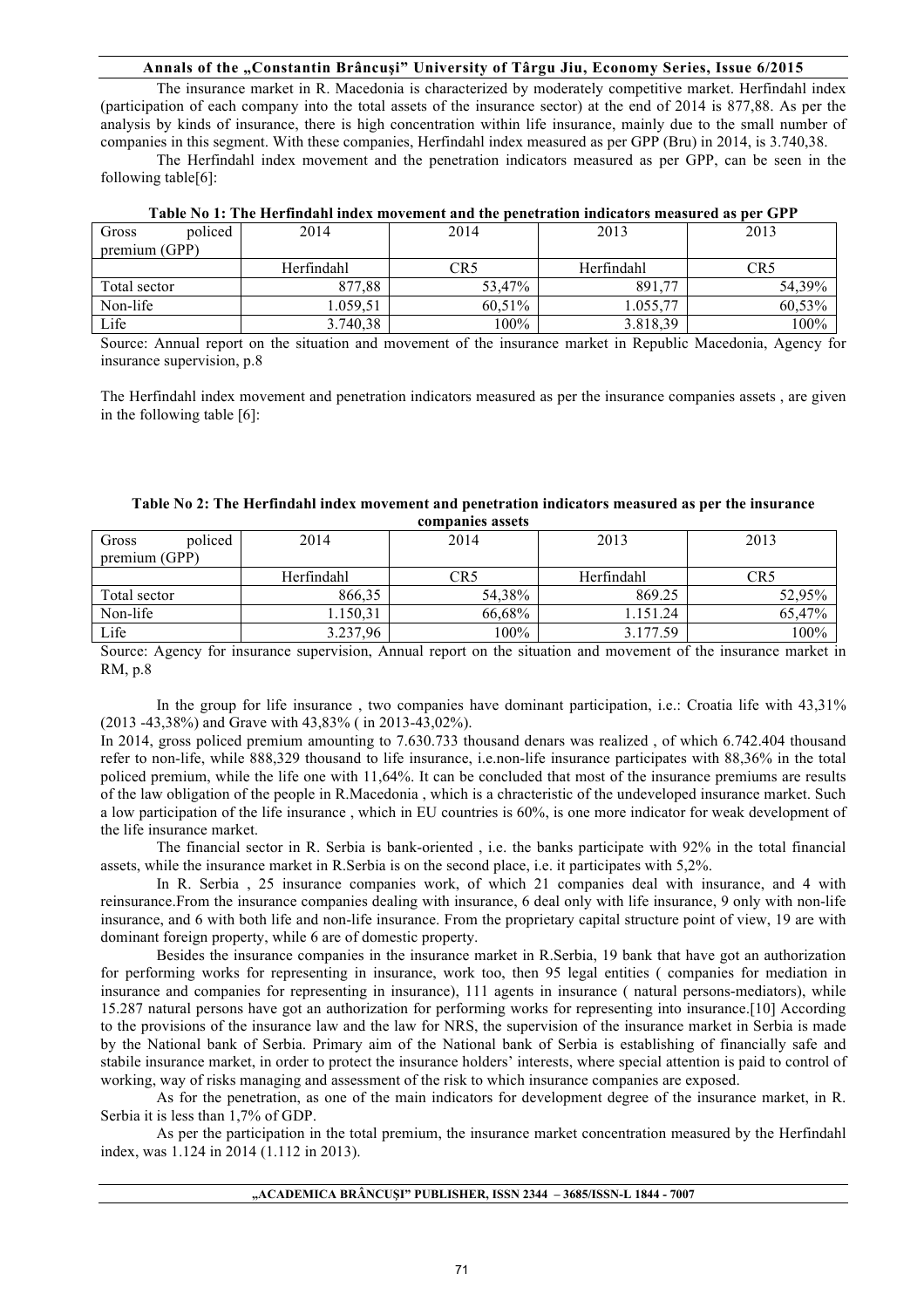The insurance sector in Serbia, like in Macedonia, lags compared to Croatia and Slovenia, especially in two parameters, i.e.: the premium height (graph 1) and the premium per capita (graph 2).

Namely, the average premium per capita in Europe for 2013 is 1.883 EUR , of which amount 1.124 EUR are for life insurance, and 759 EUR for non-life insurance. In R.Serbia , the average premium for 2013 is 77 EUR, while in R.Macedonia it is 56 EUR.



**Graph 1: Total premium for insurance in 2013 ( million EUR)**

Total premium for insurance at the end of 2013 [11] in the region was 4170 million EUR. Here, Slovenia has the highest participation with 1.977 million EUR, followed by Croatia with 1.190 million EUR, Serbia participates with 561 million EUR, and Macedonia with 116 million EUR.



**Graph 2: Total premium per capita in EUR in 2013**

**"ACADEMICA BRÂNCUŞI" PUBLISHER, ISSN 2344 – 3685/ISSN-L 1844 - 7007**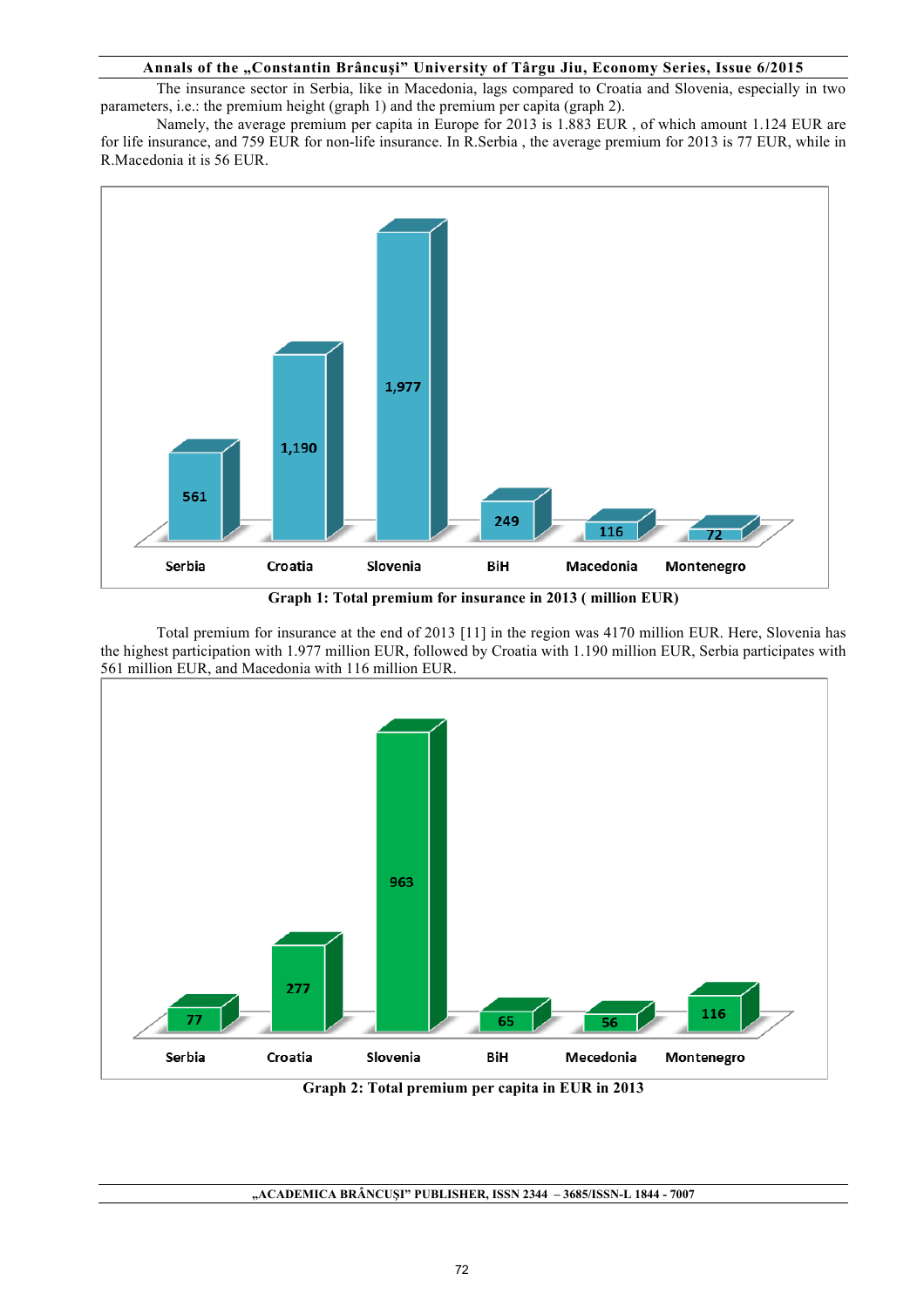Insurance premium per capita shows even bigger differences. Slovenia with average premium of 963 EUR per capita is far before the other countries in the region. In Croatia, the average insurance premium per capita is 277 EUR per capita, in Serbia 77 EUR per capita, while in Macedonia 56 EUR per capita[7].

The premiums for life insurance in R. Serbia participate with 21,96% in the total policed premium for 2013. The premium for life insurance is extraordinary low and it is about 17 EUR per capita on annual level. Comparatively, in Croatia the premium for life insurance is 70 EUR, and in Slovenia above 240 EUR per capita annually.

| Tavit To 0. I cleentaal bal delbation of the blemiam for mourance. |                          |          |                |           |                            |  |
|--------------------------------------------------------------------|--------------------------|----------|----------------|-----------|----------------------------|--|
| serbia                                                             | roatia                   | Slovenia | $\text{BandF}$ | Macedonia | $N\rho$ or $\tau$<br>Monte |  |
| 96%<br>∸                                                           | $97\%$<br>^~<br><u>.</u> | 96%      | 40%            | 4%        | 94%                        |  |

**Table No 3: Percentual participation of the premium for life insurance.**

According to the NBS data, in this country as well, insurance of vehicles , that is a law obligation, participates with 34,32% in the total policed premium. Property insurance with 21,6% is on the second place.

#### **2. Portfolio structure of the insurance companies in R. Macedonia and Serbia**

The insurance companies mobilize huge resources and place them on the capital market. Here, it is indispensable for them to observe law regulations and the principle of carefulness and safety when placing the mobilized resources, attempting to diversify the structure of their portfolio. This attitude is necessary, because the insurance companies according to the law regulations, are obliged to invest resources in the capital market at the amount equal to the value of technical reserves.[8].

Technical reserves are those resources of the insurance company that serve for covering future obligations coming out from the insurance contracts, and for covering possible losses with regard to those risks associated with insurance works , for which the insurance company is obliged to set aside resources for covering net technical reserves. The investments in resources that cover technical reserves with the companies for non-life insurance, were 5,89 milliard denars at the end of 2014 and they covered 106,06% of the total net technical resources. The resources covering technical reserves with the companies for non-life insurance were placed in government securities issued by R.Macedonia (48,63%), banks (44,79%), shares (0,97%), in corporative bonds 1,1%, and in other financial instruments. (1,88%). The amounts and structure are shown in the table no. 4.

| Table No 4: Resources that cover technical reserves with the companies for non-life insurance (thousand |  |
|---------------------------------------------------------------------------------------------------------|--|
| denars).                                                                                                |  |

| uviidi 910       |           |           |           |           |           |  |
|------------------|-----------|-----------|-----------|-----------|-----------|--|
|                  | 2010      | 2011      | 2012      | 2013      | 2014      |  |
| Bank<br>accounts | 2.330.853 | 2.714.390 | 2.324.052 | 2.318.863 | 2.635.928 |  |
| and deposits in  |           |           |           |           |           |  |
| banks            |           |           |           |           |           |  |
| Government       | 855.783   | 1.564.186 | 2.514.183 | 2.896.334 | 2.864.870 |  |
| securities       |           |           |           |           |           |  |
| <b>Shares</b>    | 218.549   | 138.854   | 118.346   | 64.871    | 56.947    |  |
| Corporative      | 23.744    | 80.221    | 57.512    | 0         | 64.923    |  |
| bonds            |           |           |           |           |           |  |
| Investments      | 15.630    | 53.889    | 11.411    | 101.272   | 199.987   |  |
| funds            |           |           |           |           |           |  |
| Other            | 140.732   | 411.910   | 208.255   | $\theta$  | 68.171    |  |
| Total            | 3.585.291 | 4.963.450 | 5.233.759 | 5.381.339 | 5.890.826 |  |

Source: Annual report for the status of the insurance market in R. Macedonia in 2014, Agency for insurance supervision, 2015, p.21

With the companies dealing with life insurance, the investments of resources from the technical reserves and mathematical reserve are 2,13 milliard denars and have coverage of the net technical reserves of 101,49%, ( 2013: 101,98%). The companies for life insurance place the most of the resources covering the mathematical reseve into government securities issued by R. Macedonia (76,97%), banks (22,85%) and in other financial instruments (0,21%). The amounts and structure of the investments are shown in the table no. 4.[9]

In R. Serbia, with the companies dealing with life insurance, the coverage of technical reserves is 100%.[10]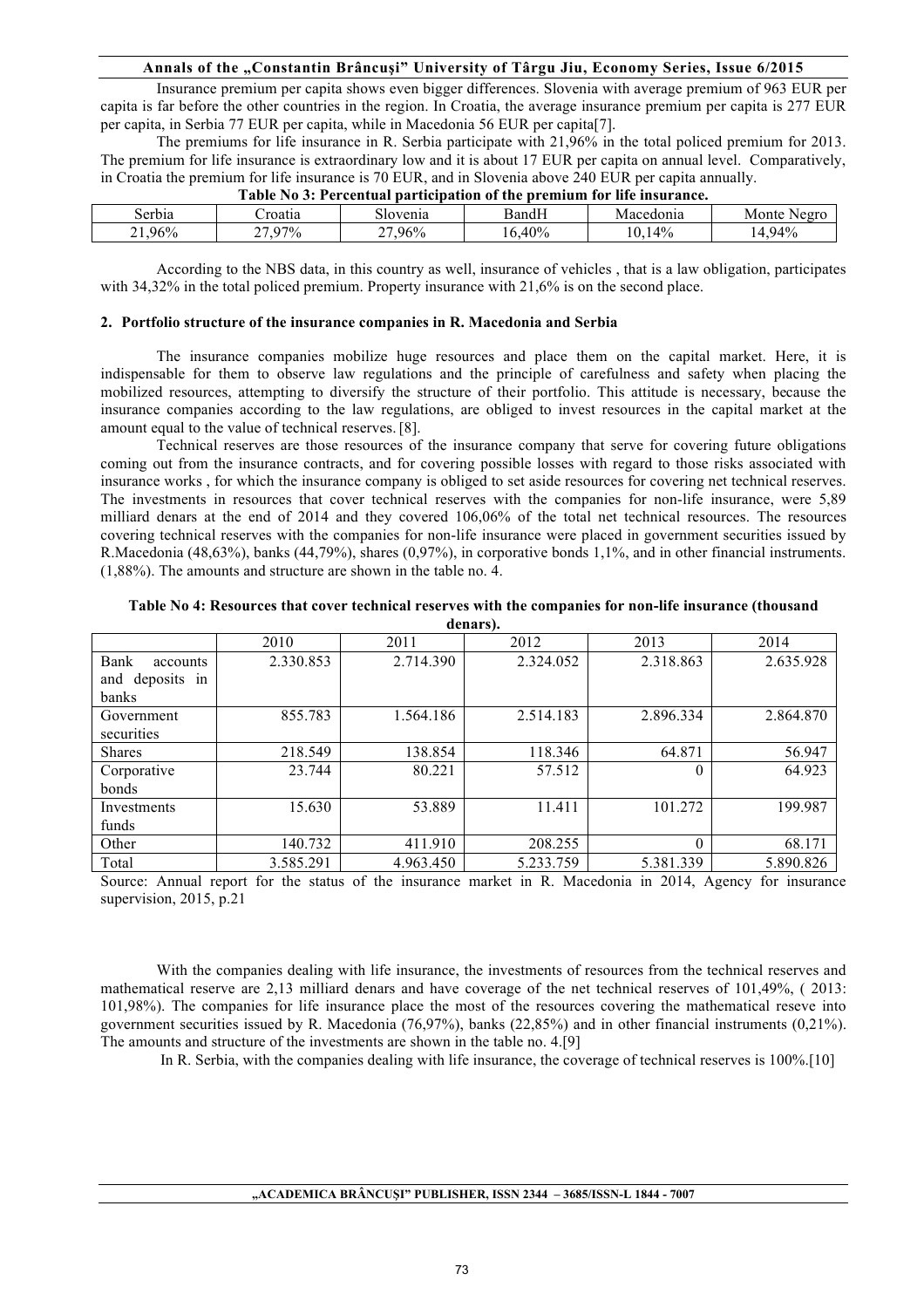

Source: Annual report on the status of insurance market in R. Macedonia in 2014, Agency for insurance supervision, 2015, p. 24.

#### **Graph 3: Structure of the technical reserves coverage for life insurance on 31.12 2014**

From the graph, it can be seen that in the structure of the coverage of technical reserves for life insurance, the most frequent are government securities of R. Serbia with 91,5% and bank deposits and cash with 5,9% and with 2,6% the rest. [9]

In the companies that mainly deal with non-life insurance, there is also complete coverage of technical reserves and that coverage in 2014 was 101,4% [10].



**Graph 4: Structure of coverage of technical reserves for non-life insurance on 31.12 2014.**

According to the data in the graph 4, technical reserves for non-life insurance in 2014 , were mostly covered by government securities with 48,2%, bank deposits and cash with 29,3%, real estates with 9,3% and claims for undue premiums with 5,8% and 7,4% in the rest.

#### **"ACADEMICA BRÂNCUŞI" PUBLISHER, ISSN 2344 – 3685/ISSN-L 1844 - 7007**